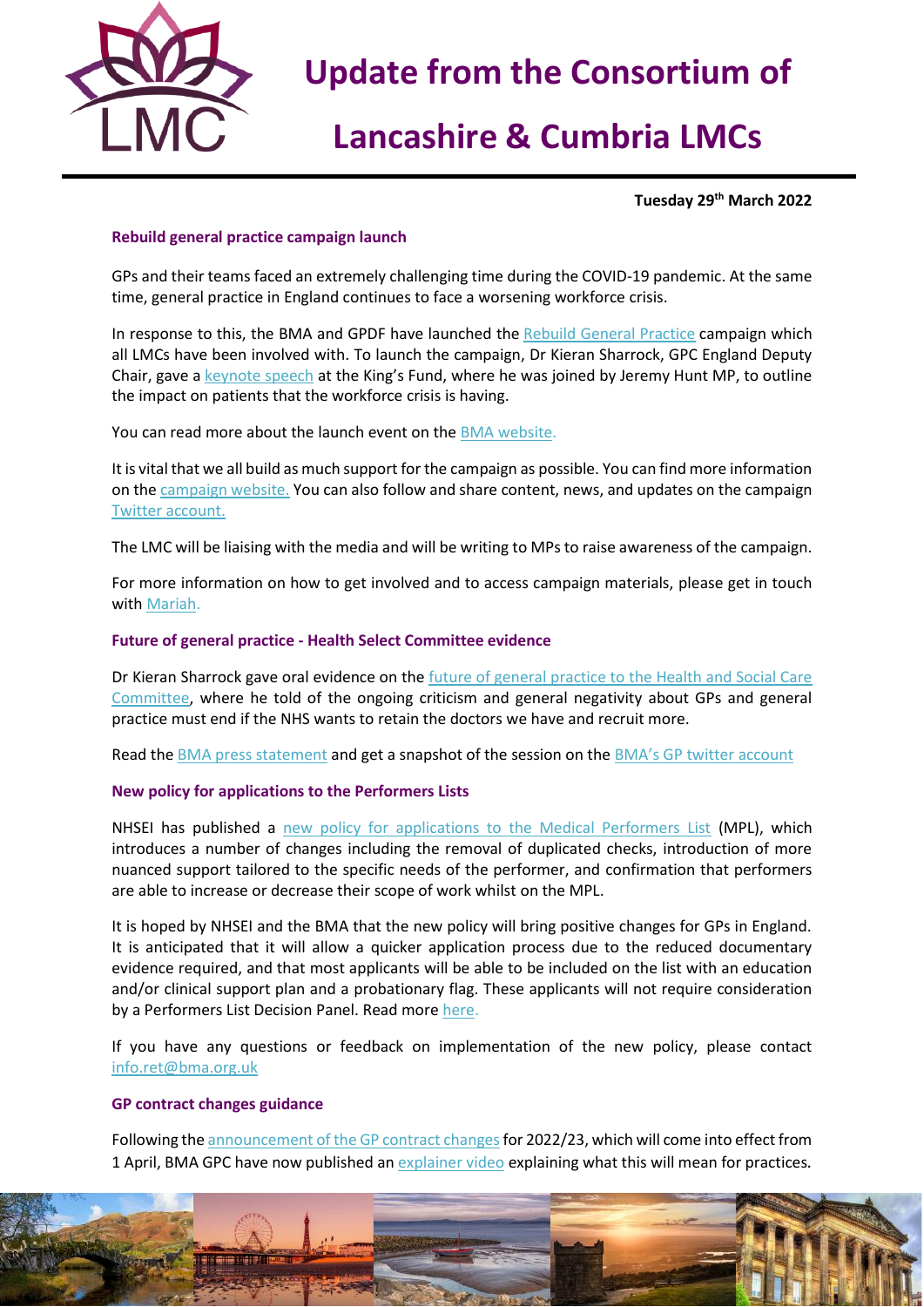

## **Lancashire & Cumbria LMCs**

### **Financial pressures of the 22/23 GMS contract**

The imposition of the  $4<sup>th</sup>$  Year of the 5-year GMS deal saw no new money coming into core general practice.

- Global sum will increase by 3%, from £96.78 to £99.70 per weighted patient
- The value of a QOF point will increase by 3.2% from £201.16 to £207.56 due to an increase in the average number of patients per practice.
- The inflation uplift provides for a 2.1% pay uplift for all GPs, practice staff and practice expenses.

Against this background:

- Activity and associated costs continue to significantly rise year on year.
- Inflation on non-staff costs is likely to be significantly higher than 2.1%, not least in energy/ fuel bills and its knock-on effects on other goods and services
- The increase in NI contributions has not been recognised or funded.
- The increase in the living wage of 6.6% will have a significant impact on pay differentials in practices.
- DDRB is due to recommend pay increases to salaried doctors which may not be contained within the 2.1% envelope
- Costs of locums continues to rise as demand outstrips supply.

Practices are now having to rise to the challenge of providing more and more services and activity within a diminishing financial envelope. What help would practices find useful in addressing these financial challenges?

- Individual practice financial planning support
- Individual practice workforce / skill mix review
- Increasing non-core income
- Workshops / training sessions
- A ready reckoner for practices to assess the impact of these changes.

BMA guidance to the financial implications of the contract can be found [here.](https://www.bma.org.uk/pay-and-contracts/contracts/gp-contract/gp-contract-changes-england-202223)

### **MCCD and death certification**

There has been queries raised around seeing a body, and about having 'seen' or 'attended' a body for the issuance of an MCCD.

Please note, to complete an MCCD there is no legal requirement to have 'seen' a deceased patient in the 28 days before or after death, however, if a deceased patient has not been seen in the 28 days before or after death, the registrar will automatically refer this to the coroner.

We will be sending further guidance out tomorrow.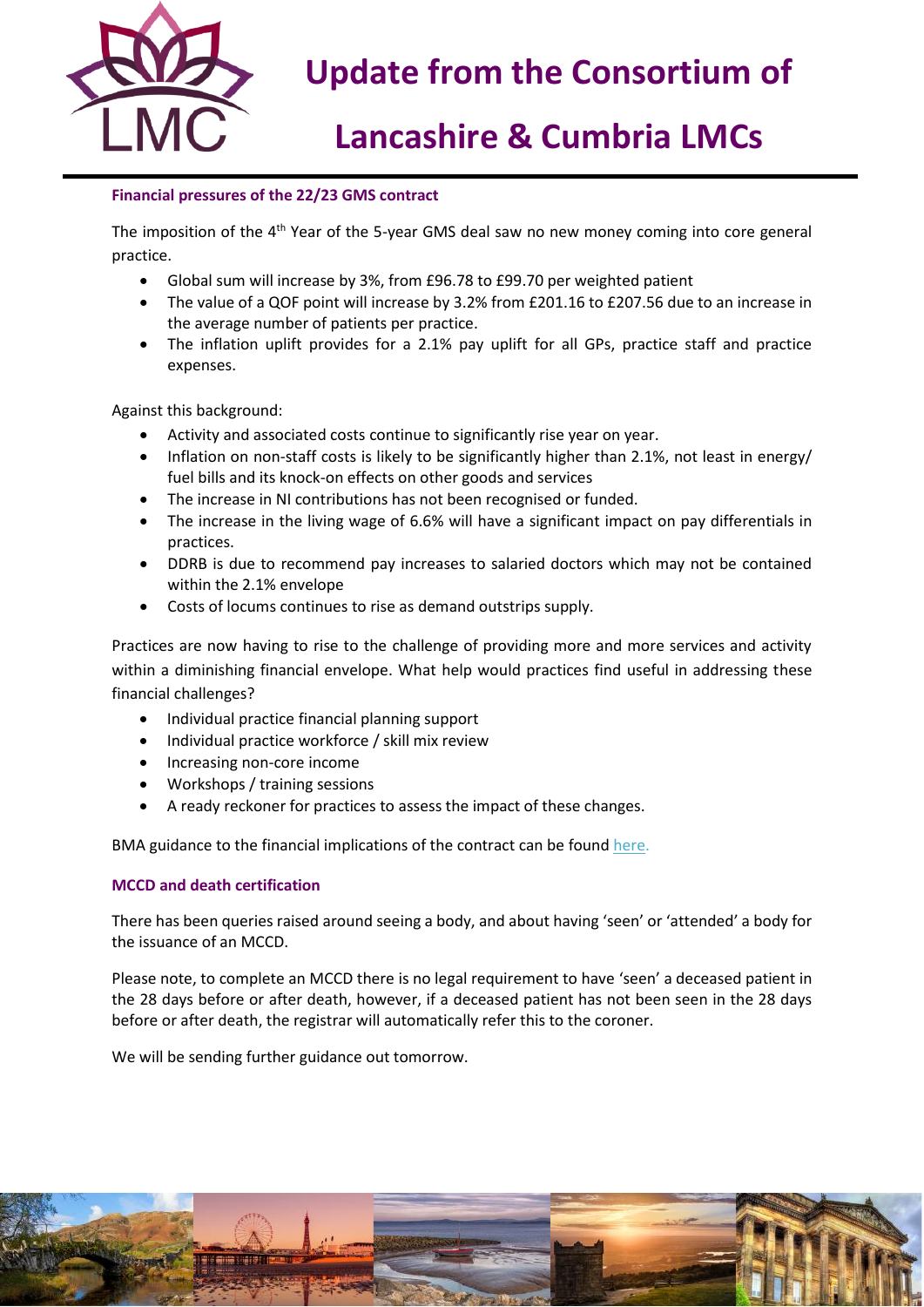

## **Lancashire & Cumbria LMCs**

### **Infection Prevention Control in healthcare settings**

Although the COVID restrictions have been lifted, the [Infection Prevention Control](https://www.gov.uk/government/publications/wuhan-novel-coronavirus-infection-prevention-and-control) (IPC) guidance for healthcare workers remain in place and still advises that face masks should continue be worn by staff and patients in health care settings.

Read also the BMA's briefing in response to the Government's ['Living with COVID](https://assets.publishing.service.gov.uk/government/uploads/system/uploads/attachment_data/file/1056229/COVID-19_Response_-_Living_with_COVID-19.pdf)-19' strategy which sets out the plans for managing COVID-19 going forward. Download the BMA's updated poster about [using face coverings in practices.](https://www.bma.org.uk/media/5321/bma-visiting-your-gp-poster-mar2022.pdf)

### **Friends and Family Test**

The requirement to submit Friends and Family Test (FFT) data was temporarily suspended in March 2020 to allow resources to be freed up for prioritisation during the pandemic.

The requirement that practices report to commissioners about the FFT returns will now be reintroduced into the GP Contract from 1 April 2022. To allow practices time to get fully up to speed, practices will only be required to submit data from Q2 in 22/23 onwards and commissioners will be made aware of this.

Practices will need to implement the new [FFT guidance,](https://www.england.nhs.uk/wp-content/uploads/2019/09/using-the-fft-to-improve-patient-experience-guidance-v2.pdf) and the key requirements for practices are:

- make the FFT available for people who want to use it to give feedback
- use the standard FFT question (Overall, how was your experience of our service?)
- include at least one free text question, decided by the practices
- submit monthly data to NHSE using CQRS.

### **Emergency GMC registration to end in September**

The UK government [has announced](https://questions-statements.parliament.uk/written-statements/detail/2022-03-16/hlws672) that the temporary emergency GMC registration they introduced to support the pandemic response, will close on 30 September 2022. The GMC will shortly be in contact with doctors who still hold this type of registration to outline their options and to thank them for holding this type of registration during such a challenging period. The options are likely to include retaining temporary emergency registration until the 30<sup>th</sup> September deadline, asking the GMC to remove it, or applying to restore their routine registration and licence to practise.

Read more about temporary registration on the [GMC website](https://protect-eu.mimecast.com/s/bA9BCLJEEiRn6P1hqxvLq?domain=gmc-uk.org)

### **Flu orders**

Following the recent publication of th[e guidance for the 2022/23 flu programme,](https://www.england.nhs.uk/wp-content/uploads/2019/12/B1395-reimbursable-vaccines-and-eligible-cohorts-22-23-flu-vaccination-programme-guidance-march-2022.pdf) some practices may have based their orders on last year's expanded cohorts and be experiencing difficulties in amending them.

BMA GPC raised this with NHSE who have assured that they have received commitments from manufacturers to being flexible if the reimbursement letter impacted existing orders. If manufacturers are refusing to be provide this flexibility, practices should contact the NHSE flu inbox [\(phco.fluops@nhs.net\)](mailto:phco.fluops@nhs.net) with the specifics and they will assist.